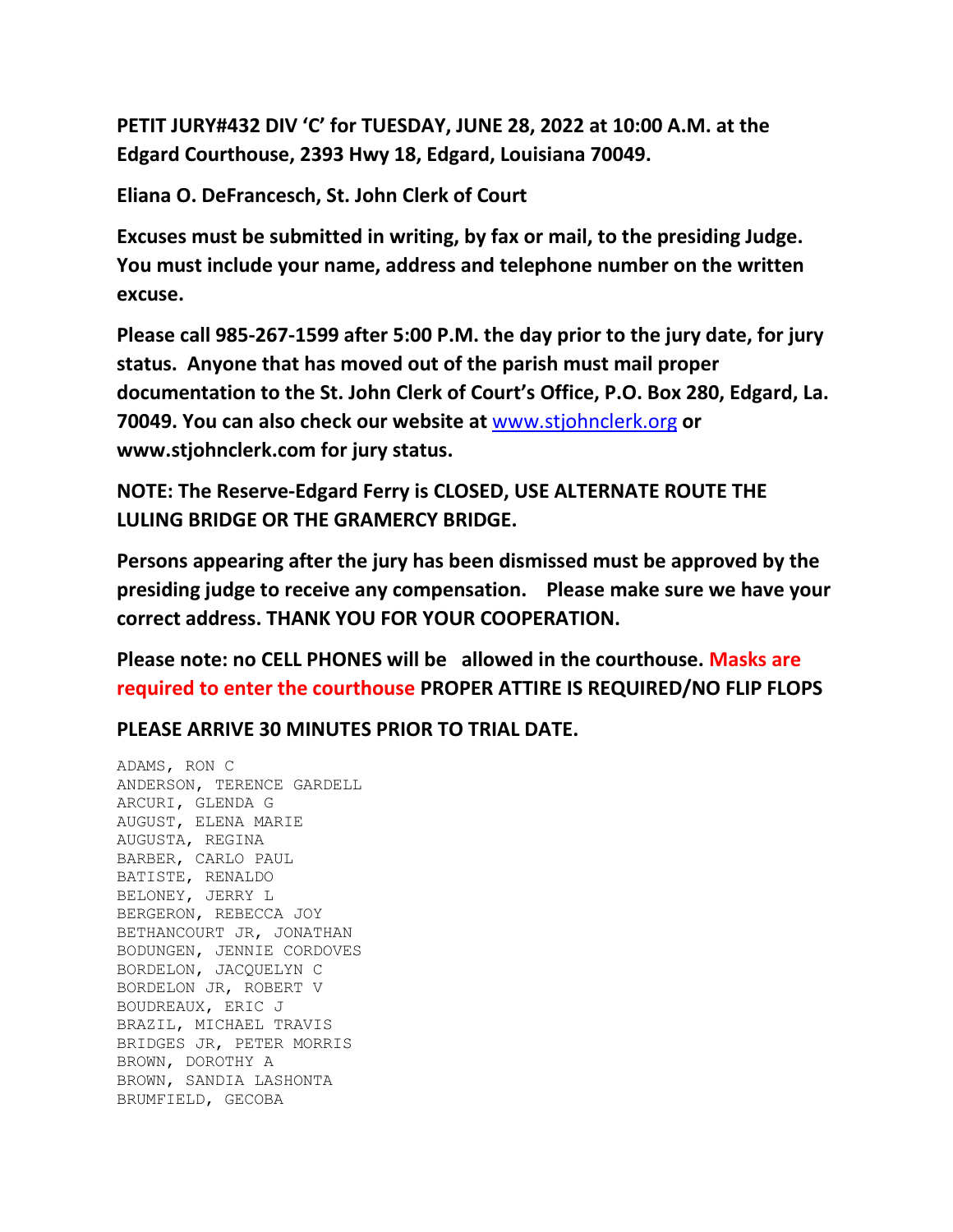BURBANK JR, RICHARD W BURKS, IVORY BURRELL, THELMA B CAMPBELL, KASHAWN A CANCIENNE, SUZANNE E CARPENTER, TROY A CARSON, COLLETTE A CATOIRE, DEBORAH B CAYOLD, MATTHEW JASMINE CEASAR, CAROL L CHAMPAGNE, JAY JOSEPH CHENIER, KRISTIN LODRIGUES CLAY, ROGER R CLAYTON, TEANDRA JUVON CLEMENT, BONNIE TRICHE COLEMAN, MICHELLE STEWART COLLINS, CAITLIN CHAYENNE COOK, ANTOINE PETER COOK JR, DWAYNE ANTHONY COTTON, TRINESE FAZANDA COUTEE, CYNTHIA D COX, ANTHONY WILLIAM CROCKETT, DAESEAN MEKARE DAVIS, WENDOLYN DEBENEDETTO, MARY B DELATTE, BRIAN D DESCANT, JUDY A DESILVEY III, DAVID CLARENCE DEWEY, REGINA TRICHELL DIGGS, CLAUDIA JONES DODY, ROMAN KIMP DONALDSON, NANCY WEBER DORSEY, JORDAN DUHE, BRENDA DUNN, VANESSA MCKNIGHT EDWARDS, SHAMEKA MARQUISE EDWARDS, TRENECIA MICHELLE ELLIS, LAMAR GLENN ENCALADE JR, ADRIAN MICHAEL ENGLADE, ERICA ANN ESTORINO, OCTAVIO EUGENE, ALICIA V EVERSON, LADAYSHA JANELL FACIANE II, LAWRENCE EARL FORET, JULIENNE PISCIOTTI FRANK, KENNEDY APRIL GAMBLE, VICTORIA F GATLIN, CHARLES E GEORGE, BENIAH EMMANUEL GERARD, ANIAS MARIE GIROIR, CAITLIN NOEL GOSS, VINCENT DEWAYNE GRAY, DERRICK GRAY, KORI ELIZABETH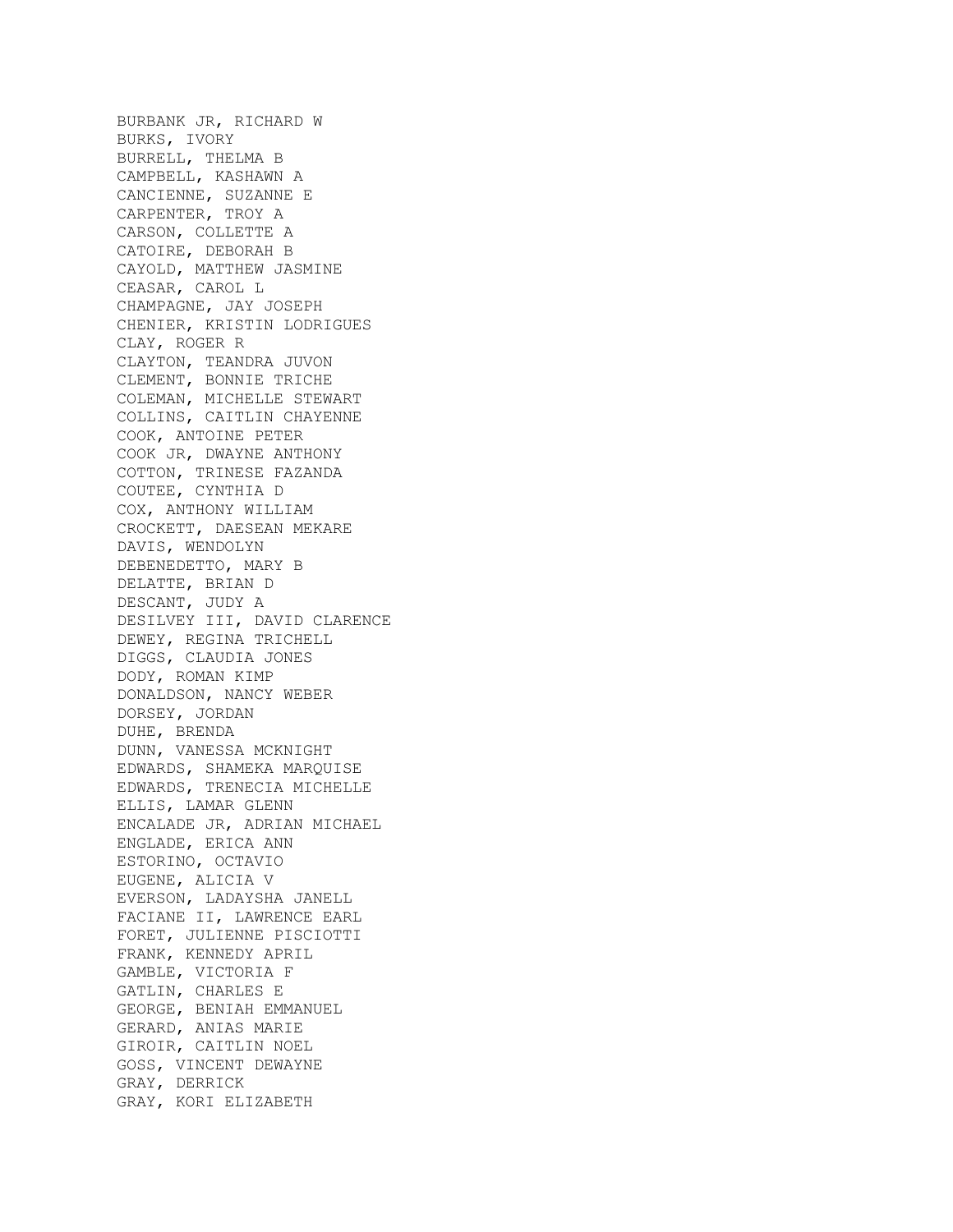GREEN, TINA MARIE GREGOIRE, RONNIE GROWS, ALECIA E'MYRI HARDY, TARAVEN T HARRELL, CHERYL ANN HARVEY, MARY RACHAL HAUCK, HANNAH KATHLEEN HERGERT, ROXANNE G HILLS, CANDIS MARIE HUMPHRIES, TIMOTHY ALAN HYMEL, HEIDI MAYEUX JACKSON, MATTHEW ALLEN JACKSON, MONALISA JACKSON, RANDY JAMES JACKSON, SHELITA DARENSBOURG JAMES, NICHOLAS M JASPER, RAENITA ANN JONES, JO TRAYWICK JOSEPH, OSCAR PHILLIP JOSEPH, TAJUAN ROCHELLE JOSEPH, WHITNEY DOMINIQUE KEATING, CARL MARK KELLER, AMANDA MORALES KING, LUCILLE KNOCKUM, RHODA A LACOMBE, CAROLYN SISCO LAICHE, LINDA NELL LANDECHE, KEVIN MICHAEL LANGLEY, JUDY P LASSEIGNE, BRYAN J LEBLANC, TIMOTHY LEONARD JR, JOHNNIE LEVATINO JR, BILL THOMAS LEWIS, KIM DENISE LEWIS, PATRICIA A LIPPS, LOUIS RAYMOND LUCIA, TERRI K LUMAR, DAVID BAEL LUMINAIS, MEGAN MADERE, LENNEN RENE MASON, ASHLEY ELIZABETH MCDONALD, LISA S MCKEEL, LATRICIA ANN MCKINNEY, CHRISTINE HOGAN MCLAURIN, MELVIN B MCMURRY, COURTNEY L MERO, MICHAEL MICHELEN, DULCE MILAGRO MILLET, BYRON J MILLET, KENNETH P MILLS, MAURICE J MONTGOMERY, IMAN SOMORIA MONTZ, JUDY D MONTZ, PAMELA H